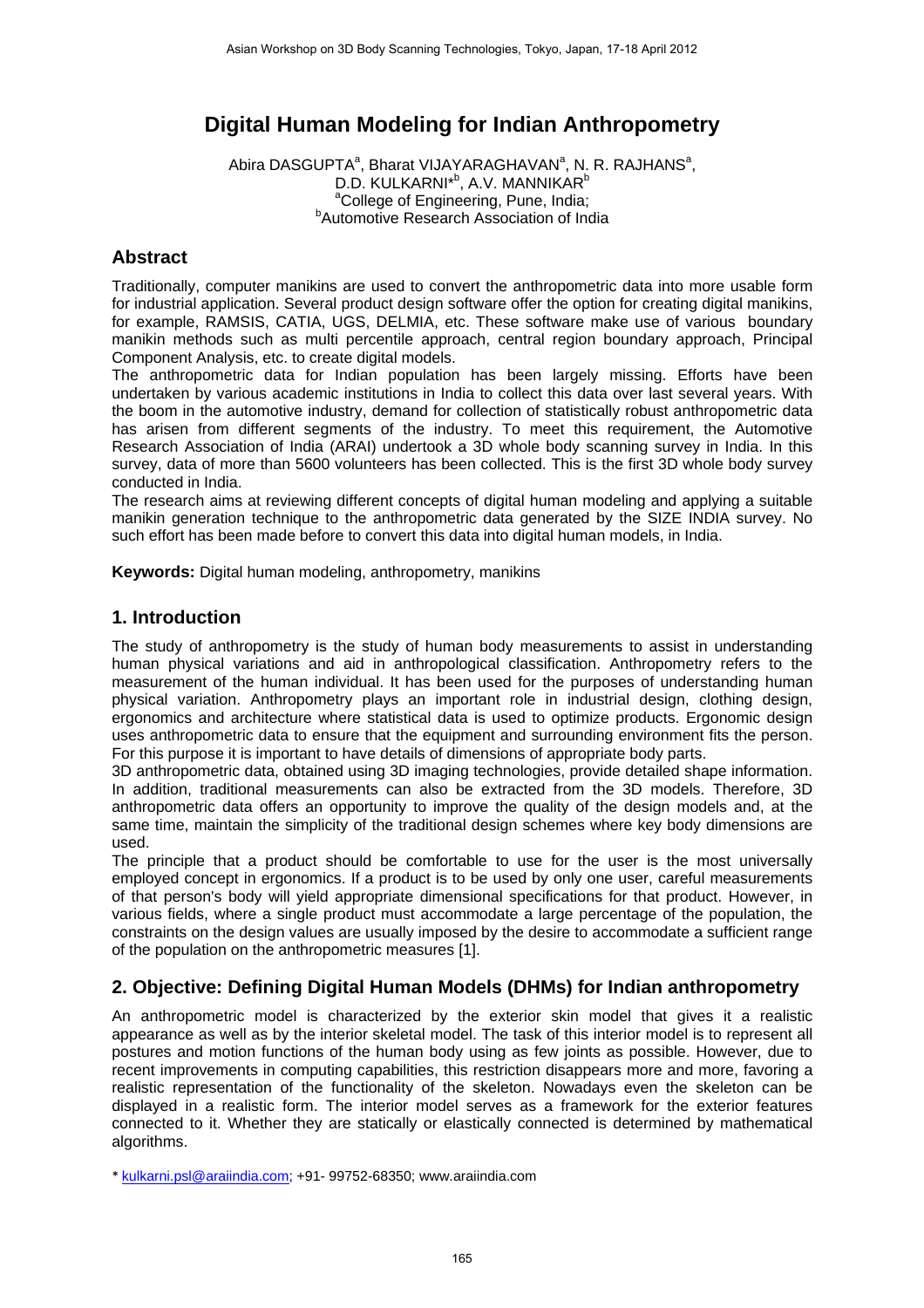A special challenge for anthropometric human models is the correct representation of body parts, focusing on mutability and reach spheres. A simple transfer of values from anthropometric tables generated by conventional measuring methods does not yield the desired results. Most of the models developed in the past used anthropometric measures from tables which had to be adapted to the necessities of the DHMs. In fact, conventional anthropometric data are derived from bone to bone measurements and therefore need to be modified for existing models [2].

Three-dimensional manikins are also known as Digital Human Models. These are software representations of humans that enable designers to visualize the effectiveness of a design before a physical prototype is constructed. The DHM programs can be used to assess many design concerns. For example, automotive companies can utilize DHM to examine if the current seat adjustability will allow a wide range of users to reach all of the needed controls. Being able to do all of this on a computer rather than using a physical prototype, results in faster, higher quality, and more accessible designs that also lower cost. Various software like CATIA, UGS, DELMIA, JACK, RAMSIS, SAFEWORK can be used to create digital manikins. Digital human models make use of the boundary manikin concept, where statistically extreme cases are used to represent the less extreme cases of a certain population.

Various studies have been undertaken related to Indian anthropometry in fields like history and classics, nutrition, agriculture machinery design, and physical anthropology [3,4,5]. An anthropometric database created by the DRDO (Defence Research and Development Organisation) consisted of anthropometric dimensions of mainly personnel from the Indian armed forces. This database was created to be used in the design of clothing and personal warfare equipment. Another database of the anthropometry of Indian women was generated to be used in the ergonomic designing of workspaces, seats, controls, etc. for the reference population. This study consisted only of the Indian women aged 12-20 [6].

Recently, the Automotive Research Association of India has launched a project on the anthropometric size measurements of the Indian population, using 3-D whole body scanner technology. Under this project, anthropometric measurements of around 5600 people in India have been taken. This technology has been used in India for the first time to assist the taking of automatic anthropometric size measurements of human subjects in a very short duration. A digitized 3-D image of human body is created and a post processing software helps in extracting more than 150 different dimensions from the scanned image. Such anthropometric data is of great use for various industrial design activities like automotive interior design, occupant cabin design, readymade garment design, shoes and helmet design, 3-D computer games/animation and many more applications.

## **3. Literature Review**

A special challenge for anthropometric human models is the correct representation of body parts that focus on mutability and reach spheres, and represent entire population of users by a family of manikins referred to as boundary manikins. A simple transfer of values from anthropometric tables generated by conventional measuring methods does not yield the desired results [2]. Various mathematical techniques are used in the generation of boundary manikins. Some of these are the percentile approach, Principal Component Analysis (PCA), and the confidence ellipse method.

#### **3.1. Percentile approach**

In the percentile approach, the key dimensions are set to a specific percentile value. This approach forms an imaginary square accommodation region (for two dimensions) formed by the respective confidence intervals for each dimension separately. The results obtained through univariate analysis when compared with those of multivariate analysis, demonstrate that application of univariate analysis to a multivariate problem leads to misleading results and poor estimates of accommodation. It has been found that approximately only 85% of the individuals are enclosed by the square area for a 90% desired accommodation level (dimensions are set between 5 percentile and 95 percentile) [7].

#### **3.2. Principal component analysis**

Another technique called Principal Component Analysis (PCA) identifies the direction of maximum variance amongst a set of dimensions [8]. It can be used to identify the underlying basis of variability within the anthropometric factors considered. PCA re-expresses data along new orthonormal bases [9]. The first few principal components capture the maximum variability if the data are highly correlated. It is a data reduction procedure that can greatly simplify the use of a test sample for accommodation or design studies by reducing the number of dimensions of a hyper-ellipsoid.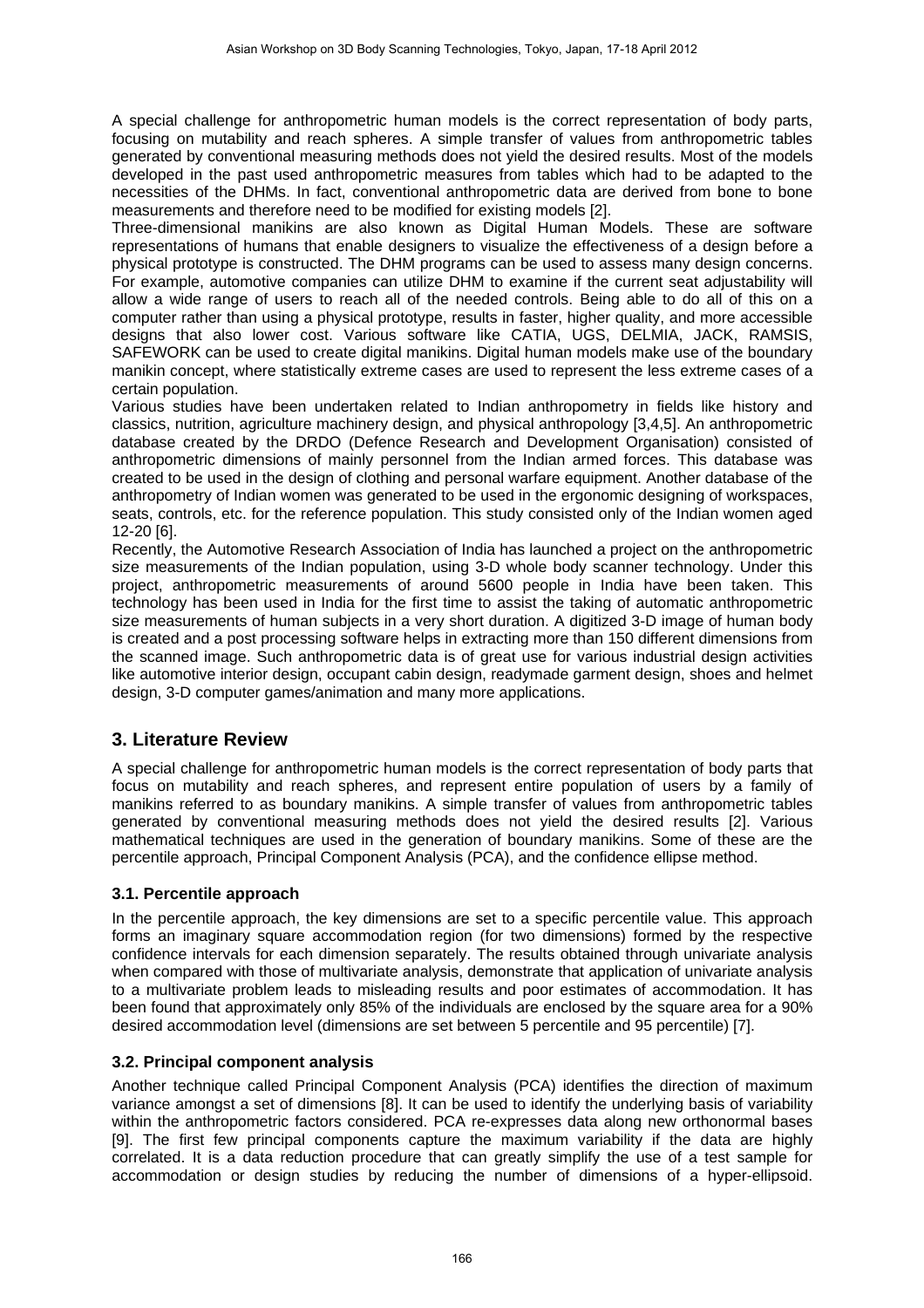Boundary case methods often use PCA which makes it possible to reduce the dimensions of the problem without much loss of the variance of the analyzed data. It includes manual analysis at the critical stage of reducing dimensions.

#### **3.3. Confidence Ellipse Method**

The confidence ellipse method is based on the idea that the people imposing the least design requirements are located in the centre of the entire population distribution. In the one dimensional situation the optimum population subset is contained in an interval centered at the mean value and containing the required percentage of the entire population. The optimum test individuals are the people located at the end points of the interval. The above idea can be extended to multi-dimensional case, where the simultaneous probability distribution of the key variables has an elliptical shape. The size of the ellipse can be varied to accommodate any desired percentage of the entire population [10]. This method is used for defining appropriate boundary manikins according to the selected key dimensions under desired accommodation level, which is represented by the confidence region.

The confidence ellipse method makes use of the eigenvalues and eigenvectors of the covariance matrix to determine the confidence ellipsoid and the boundary manikins. The lengths of the axes of the ellipsoid are proportional to the eigenvalues, and the eigenvectors give the directions of these axes. The boundary manikins obtained by this method are located at the end points of each of the axes of the confidence ellipsoid, and one at the centre of the ellipsoid i.e. mean. Thus, the number of boundary manikins is given by –

 $n = 2 \cdot p + 1$  (1)

### **4. Methodology**

The Indian anthropometric data of only male population was used for analysis. The various parameters relevant to vehicle seat accommodation are listed in table 1. Figure 1 shows some of the seat design parameters and the corresponding shortlisted anthropometric parameters.

| Design Parameter   | Anthropometric measurement                                                   |
|--------------------|------------------------------------------------------------------------------|
| Cushion width      | Hip breadth (sitting)                                                        |
| Cushion length     | Buttock-popliteal length                                                     |
| Seat height        | Popliteal height                                                             |
| Backrest width     | Biacromial breadth                                                           |
| Backrest height    | Shoulder height (sitting)                                                    |
| Head clearance     | Sitting height erect                                                         |
| Vision             | Eye height (sitting)                                                         |
| Reach              | Shoulder-point dactylion height, Elbow grip length, Forearm fingertip length |
| Steering clearance | Knee height (sitting)                                                        |
| Body dimension     | Stature, Shoulder height (standing), Iliac spine height (standing)           |

*Table 1. Design parameters and corresponding anthropometric measurements.*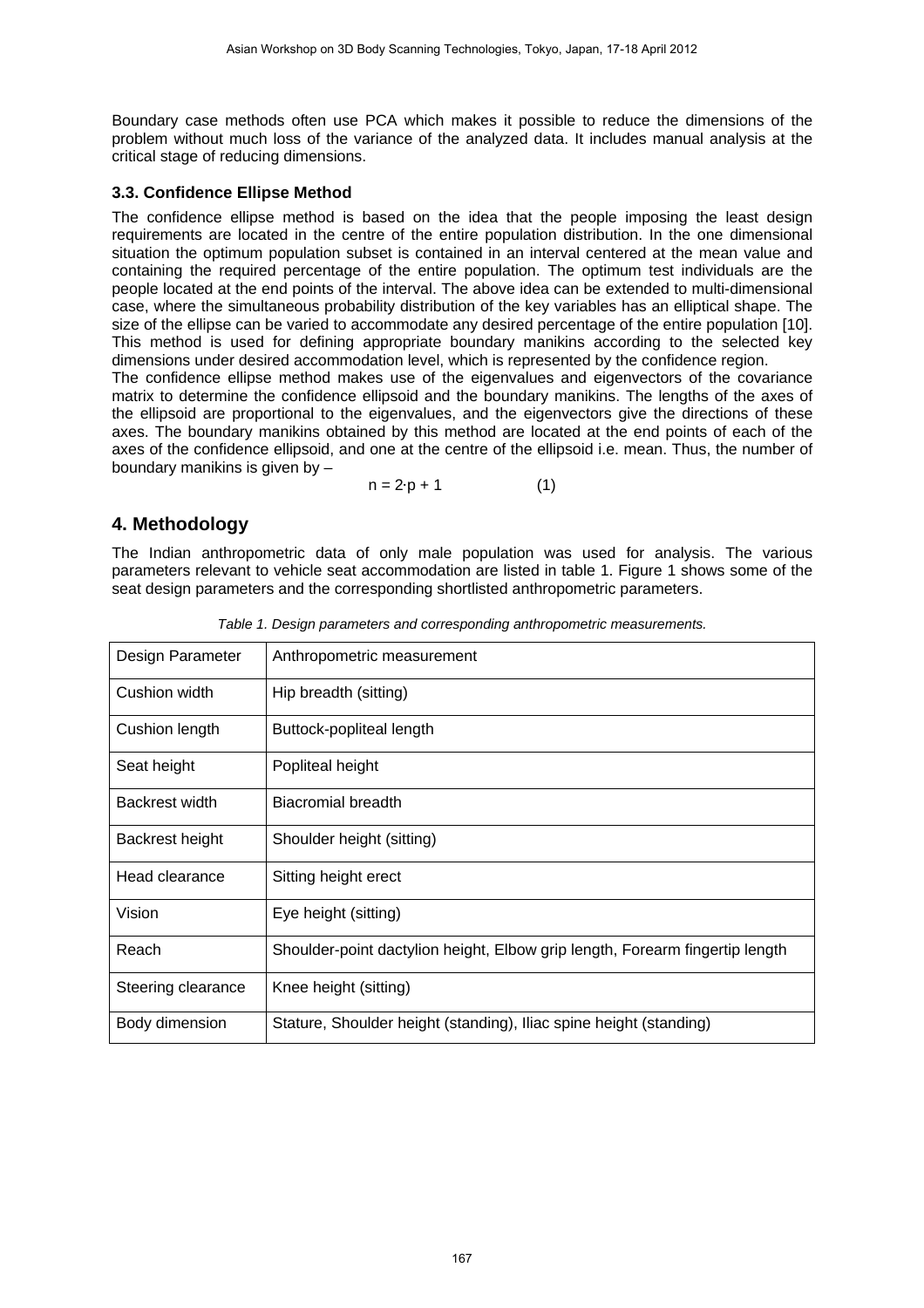

*Fig. 1. Seat parameters and related anthropometric dimensions.* 

This data of the shortlisted parameters was converted into their z-scores, since this helps in giving each distribution the same significance in the calculations [11]. PCA was applied to this standardized data. MATLAB® software was used for the computations and the results obtained are shown in figure 2. Figure 2 shows the variances in data accounted for by the principal components, in a cumulative order, starting with the principal component accounting for the maximum variance and with subsequent principal components with decreasing variability. The results show that, in order to achieve 90% accommodation level (variance in the data), 7 principal components have to be considered.

```
Columns 1 through 9
            0.71220.7905
                                            0.8666
                                                       0.8976
                                                                 0.92410.9466
                                                                                      0.96260.5764
                                  0.8325
Columns 10 through 14
  0.9749
            0.9854
                       0.9936
                                 0.9989
                                            1.0000
```
*Fig. 2. Cumulative variances for the fourteen principal components.* 

The shortlisted anthropometric dimensions were classified into independent and dependent parameters, shown in table 2, and the dependent parameters can be calculated by regression. The root mean square error values (RMSE) are also listed in table 2, and they were found to be within reasonable limits. Hence, the regressed values can be considered to be fairly accurate.

| Parameters                      | Derived from              | Root Mean<br><b>Square Error</b> |
|---------------------------------|---------------------------|----------------------------------|
| Iliac spine height (standing)   | <b>Stature</b>            | 3.37%                            |
| Shoulder height (standing)      | <b>Stature</b>            | 1.22%                            |
| Knee height (sitting)           | Popliteal height          | 3.07%                            |
| Elbow grip length               | Forearm fingertip length  | 3.69%                            |
| Shoulder Point dactylion height | Forearm fingertip length  | 3.43%                            |
| Eye height (sitting)            | Shoulder height (sitting) | 2.73%                            |
| Sitting height erect            | Eye height (sitting)      | 1.75%                            |

|  | Table 2. Dependent and independent parameters. |
|--|------------------------------------------------|
|  |                                                |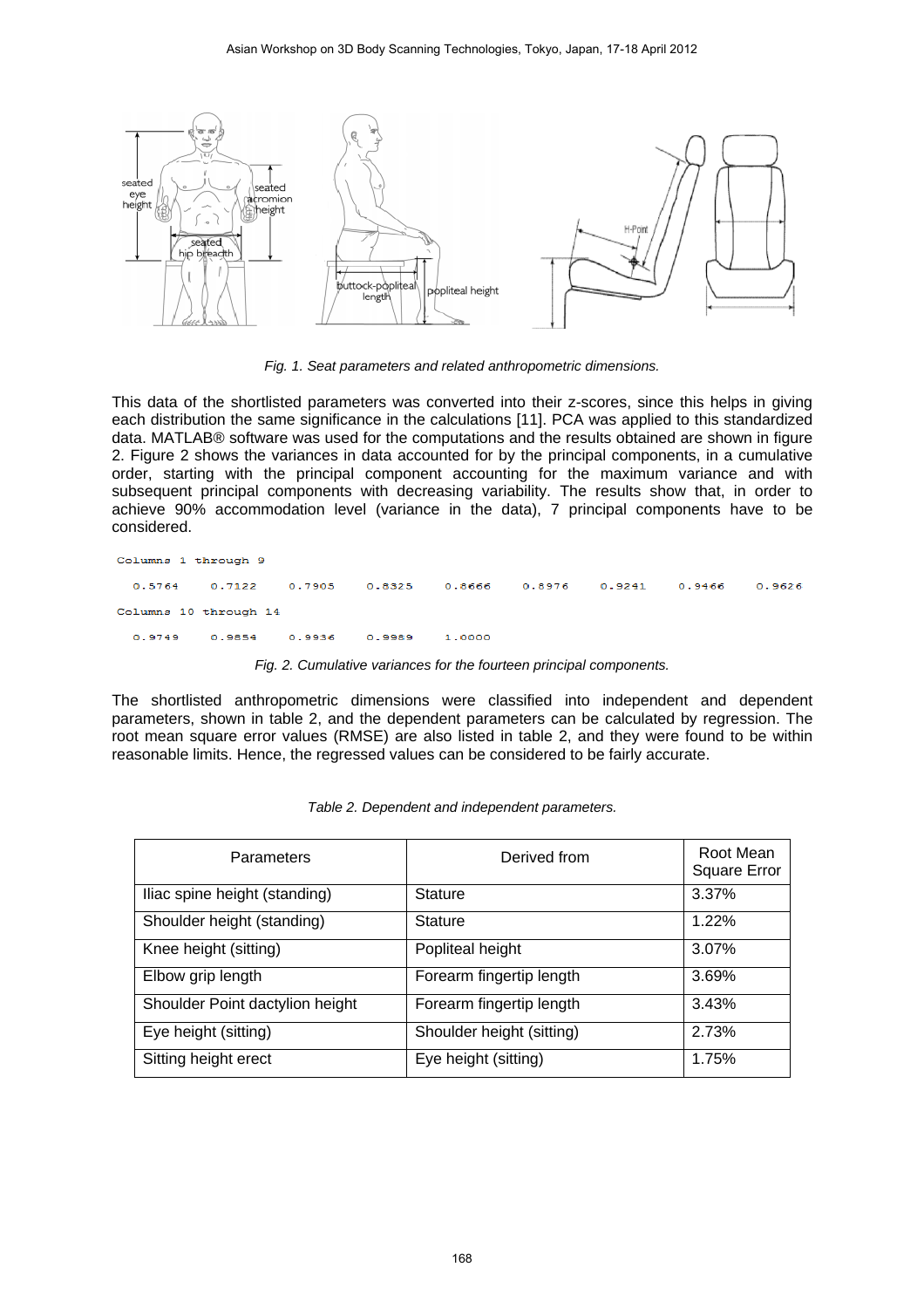After choosing the seven independent dimensions, PCA was performed on this data. Figure 3 shows the eigenvalues and cumulative variances for the seven principal components. It can be seen that, even for seven basic parameters, five principal components have to be considered if 90 percent accommodation level is needed. The eigenvalues indicate the magnitude of variability for the corresponding principal component.

|         | $EIGVAL212a =$ |        |        |                                                     |        |        |        |
|---------|----------------|--------|--------|-----------------------------------------------------|--------|--------|--------|
|         | 3.6311         |        |        |                                                     |        |        |        |
|         | 1,3572         |        |        |                                                     |        |        |        |
|         | 0.6473         |        |        |                                                     |        |        |        |
|         | 0.4562         |        |        |                                                     |        |        |        |
|         | 0.4168         |        |        |                                                     |        |        |        |
|         | 0.3380         |        |        |                                                     |        |        |        |
|         | 0.1533         |        |        |                                                     |        |        |        |
|         |                |        |        | >> cumsum(var(PRINSCO212a)) / sum(var(PRINSCO212a)) |        |        |        |
| $ans =$ |                |        |        |                                                     |        |        |        |
|         | 0.5187         | 0.7126 | 0.8051 | 0.8703                                              | 0.9298 | 0.9781 | 1,0000 |

*Fig. 3. Eigenvalues and cumulative variances accounted for by the principal components.* 

In case of three principal components (3-dimensional space) the boundary manikins that have to be taken into account are as follows – two at the extremes of each axis  $(3 \times 2 = 6)$ , four on each plane  $(3 \times 2 = 6)$  $x$  4 =12), and one in each quadrant (8 x 1 = 8). Thus, the total number of boundary manikins is 26 [12]. Using the same principle, for five principal components (5-dimensional space), the number of manikins to be considered for a given design application is equal to 62. Creating so many manikins is not pragmatic. Hence, the confidence ellipse method was applied to the seven independent parameters listed in table 2. Using this method, the number of manikins can be calculated by equation 1, and is equal to 15.

| 0.1533 |
|--------|
| 0.3380 |
| 0.4168 |
| 0.4562 |
| 0.6473 |
| 1.3572 |
| 3.6311 |

*Fig. 4. Eigenvalues of seven parameters.* 

Figure 4 shows the eigenvalues of the covariance matrix of the data. These eigenvalues determine the lengths of the axes of the confidence ellipse. The ellipsoid whose axes are defined by the root of eigenvalues (magnitude of length of axes) and eigenvectors (direction) represent a confidence region of approximately 39.4%. To obtain desired confidence level, the axes have been scaled up by a factor which is calculated using chi squared distribution and desired probability level for the confidence region [10].

Values of the shortlisted variables for each boundary manikin, Mi , which are defined as the points at the ends of each axis (one at the positive end and the other at the negative end of the axis) were calculated. The standardized scores of the dimensions of the key measurements of the 15 boundary manikins are shown in figure 5.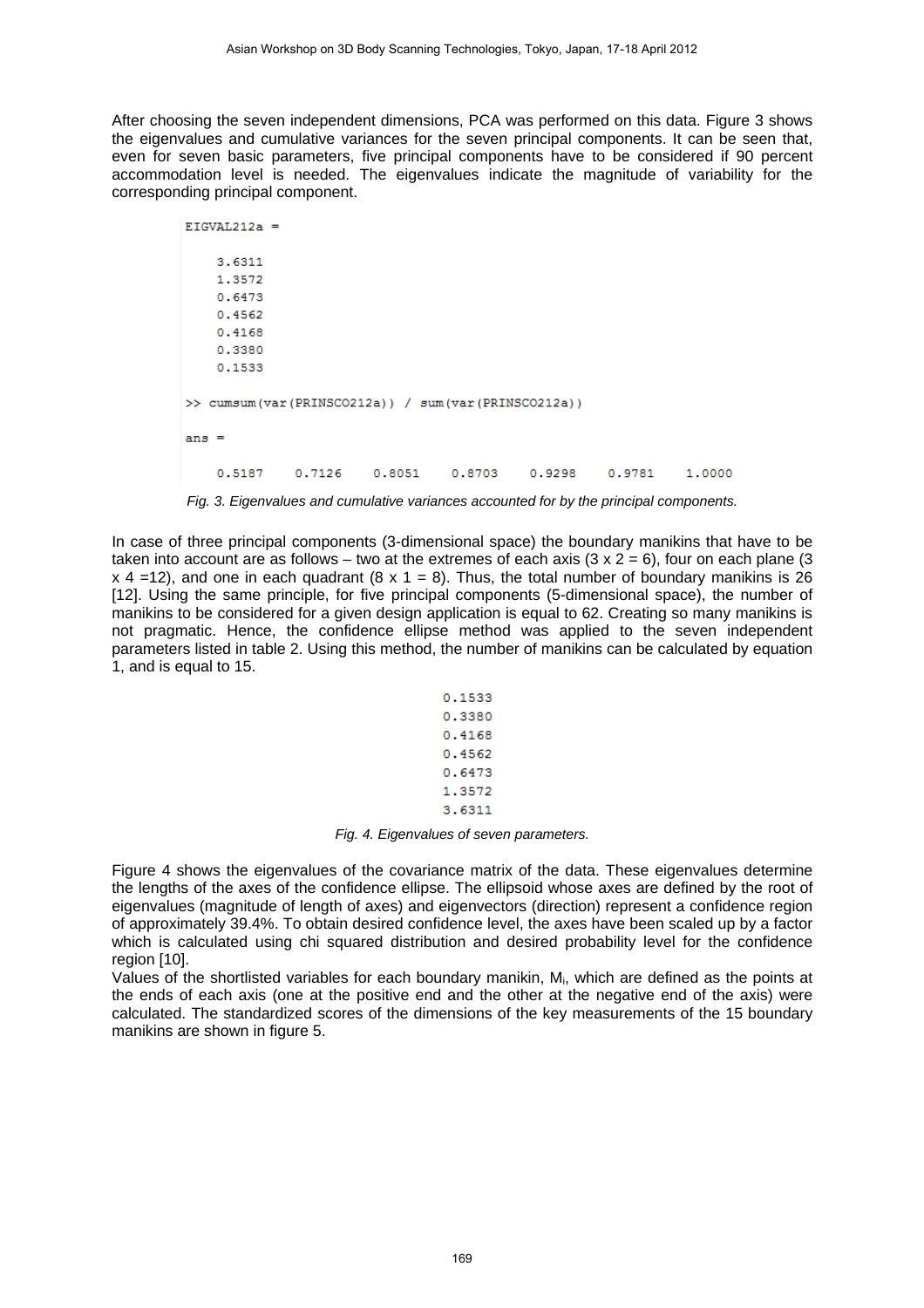## **5. Results**

|           |           | MANIKIN VALUES Z VALUES |           |           |           |           |           |         |                   |           |                |        |                 |        |
|-----------|-----------|-------------------------|-----------|-----------|-----------|-----------|-----------|---------|-------------------|-----------|----------------|--------|-----------------|--------|
| M11       | M12       | M21                     | M22       | M31       | M32       | M41       | M42       | M51     | M52               | M61       | M62            | M71    | M72             | M mean |
| 0.3212    | $-0.3212$ | 0.8014                  | $-0.8014$ | $-0.3091$ | 0.3091    | $-15529$  | 1.5529    |         | $0.1342 - 0.1342$ | .7981     | $-17981$       | 2.3481 | $-2.3481$       | Û      |
| 0.4104    | $-0.4104$ | $-16515$                | 1.6515    | $-0.2468$ | 0.2468    | $-0.0678$ | 0.0678    |         | 0.2469 -0.2469    | 0.5138    | $-0.5138$      |        | 2.9548 - 2.9548 | O      |
| $-11284$  | 1.1284    | -0.116                  | 0.116     | 0.1271    | $-0.1271$ | $-0.0352$ | 0.0352    |         | $-0.6592$ 0.6592  |           | 0.5325 -0.5325 | 3.1615 | $-3.1615$       | O      |
| 0.0231    | $-0.0231$ | 0.1091                  | $-0.1091$ | 14201     | $-14201$  | $-0.6042$ | 0.6042    | 1.1262  | $-11262$          | $-2.1231$ | 2.1231         | 9614   | $-19614$        | O      |
| 0.5187    | $-0.5187$ | 0.3997                  | $-0.3997$ | 0.3671    | $-0.3671$ | 0.4931    | $-0.4931$ | $-2.07$ | 2.07              | $-0.939$  | 0.939          |        | 2.4584 - 2.4584 | Û      |
| $-0.0504$ | 0.0504    | 0.3669                  | $-0.3669$ | $-16206$  | 1.6206    | 0.1198    | $-0.1198$ | 0.5786  | $-0.5786$         | $-2.233$  | 2.233          |        | 1.9795 -1.9795  | O      |
| 0.1607    | $-0.1607$ | 0.6101                  | $-0.6101$ | 0.2424    | $-0.2424$ | 1.5627    | $-15627$  | 1735    | $-11735$          | .4677     | $-14677$       |        | 2.3637 - 2.3637 | O      |

*Fig. 5. Z scores of the 7 parameters of the 15 manikins.* 

Figure 5 shows the z-scores of the seven parameters for a total of fourteen manikins at the end points of the axes of the confidence ellipse, and for one manikin at the centre of the ellipse. The manikins at the ends of the axes are given by Mij:  $i = 1, 2, ..., p$  ( $p =$  number of parameters) and  $j = 1,2$ (representing the two end points of each axis). The z-score values for the mean manikins are zero, and the values of the manikins at the end points of the axes are mirrored about the centre i.e mean.

The actual dimensions of the manikins are obtained back from the standardized scores by multiplying the above values by the respective standard deviations and then adding their respective mean values. The dimensions of the manikins highlighted in blue in figure 6 (independent parameters) were calculated by the confidence ellipse method, and those highlighted in green were computed by the regression equations given earlier.

Thus, dimensions of 14 parameters of 15 different manikins have been found. These manikins are boundary manikins, which are statistically extreme cases that accommodate a big part of the less extreme population.

| <b>MANIKIN VALUES</b>        | M11     | M12             | M <sub>21</sub> | M22             | M31     | M32             | M41     | M42             | <b>M51</b> | M <sub>52</sub> | M61     | M62             | M71     | M72             | M mean  |
|------------------------------|---------|-----------------|-----------------|-----------------|---------|-----------------|---------|-----------------|------------|-----------------|---------|-----------------|---------|-----------------|---------|
| popliteal height             |         | 44.1731 42.6092 |                 | 45.3421 41.4403 |         | 42.6388 44.1436 |         | 39.611 47.1714  |            | 43.7178 43.0646 |         | 47.7682 39.0142 |         | 49.1073 37.6751 | 43.3912 |
| forearm-fingertip length     | 48.2372 | 46.3557         |                 | 43.5104 51.0825 |         | 46.7308 47.8622 |         | 47.141 47.4519  |            | 47.8625 46.7304 |         | 48.4742 46.1187 | 54.0703 | 40.5227         | 47.2965 |
| stature                      | 159.694 | 175.049         | 166.582         | 168.161         |         | 168.236 166.507 |         | 167.132 167.611 | 162.887    | 171.856         | 170.994 | 163.749         | 188.882 | 145.86          | 167.371 |
| biacromial breadth           | 37.115  | 37.03           | 37.273          | 36.872          |         | 39.6826 34.4624 | 35.962  | 38.183          |            | 39.1425 35.0025 |         | 33.1703 40.9747 | 40.6775 | 33.4675         | 37.0725 |
| shoulder height sitting      | 60.6161 | 57.4507         | 60.2529         | 57.8139         |         | 60.1537 57.9131 |         | 60.5381 57.5287 | 52.717     | 65.3498         |         | 56.1683 61.8985 | 66.5348 | 51.532          | 59.0334 |
| hip breadth sitting          | 35.4475 | 35.7743         |                 | 36.7994 34.4224 |         | 30.3616 40.8602 |         | 35.9989 35.2229 |            | 37.4851 33.7366 |         | 28.378 42.8438  | 42.0227 | 29.199          | 35.6109 |
| buttock popliteal length     | 47.893  | 46.8873         |                 | 49.2987 45.4815 |         | 48.1486 46.6316 |         | 52.2788 42.5015 |            | 51.0614 43.7188 |         | 51.9818 42.7984 |         | 54.7849 39.9953 | 47.3901 |
|                              |         |                 |                 |                 |         |                 |         |                 |            |                 |         |                 |         |                 |         |
| knee height sitting          |         | 53.7482 52.3759 |                 | 54.774 51.3501  |         | 52.4018 53.7223 |         | 49.745 56.3792  |            | 53.3486 52.7755 |         | 56.9029 49.2213 | 58.0779 | 48.0462         | 53.0621 |
| iliac spine height standing  |         | 82.7486 92.2274 | 87.0007         | 87.9753         |         | 88.0219 86.9541 |         | 87.3402 87.6358 |            | 84.7195 90.2565 |         | 89.7244 85.2516 | 100.767 | 74.2092         | 87.488  |
| elbow grip length            |         | 37.0676 35.6747 | 33.5684         | 39.174          | 35.9524 | 36.79           |         | 36.2561 36.4863 |            | 36.7902 35.9521 |         | 37.2431 35.4993 |         | 41.3858 31.3565 | 36.3712 |
| eye height sitting           |         | 76.3894 73.2418 | 76.0283         | 73,603          |         | 75.9296 73.7016 |         | 76.3119 73.3193 |            | 68.5346 81.0966 |         | 71.9666 77.6647 |         | 82.275 67.3562  | 74.8156 |
| sitting height erect         |         | 87.5223 84.5161 | 87.1774         | 84.861          |         | 87.0832 84.9552 |         | 87.4483 84.5901 |            | 80.0202 92.0182 |         | 83.2981 88.7403 | 93.1437 | 78.8947         | 86.0192 |
| shoulder height standing     | 133.085 | 146.42          | 139.067         | 140.438         |         | 140.504 139.002 |         | 139.545 139.961 |            | 135.858 143.647 |         | 142.899 136.607 | 158.433 | 121.073         | 139.753 |
| shoulder point dactylion len |         | 76.2925 73.7156 | 69.8187         | 80.1894         |         | 74.2292 75.7788 | 74.7911 | 75.217          |            | 75.7793 74.2288 | 76.6171 | 73.391          |         | 84.2815 65.7266 | 75.004  |

*Fig. 6. Actual values of the parameters of the manikins.* 

These values were used to generate manikins in CATIA V5, and they have been shown graphically in figure 7 in various postures. These manikins can be integrated in various virtual environments. The different postures can be used as an aid in the design of diverse products. Thus, the manikin family is applicable not only to vehicle accommodation, but also to a number of different designs, making repeatability of use possible.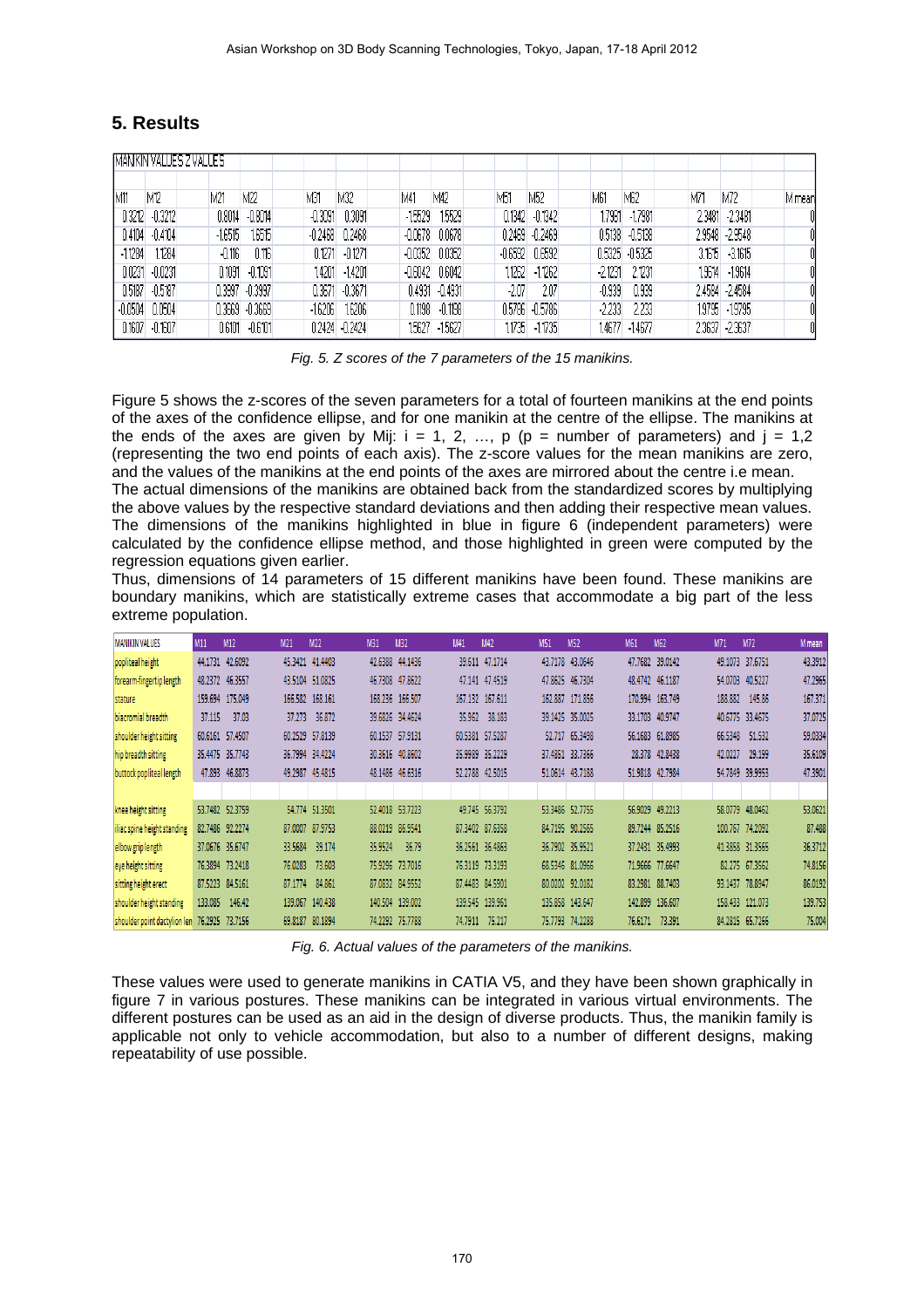

*Fig. 7. Visual representation of the manikins in CATIA V5.* 

## **6. Conclusion**

This paper explores various methods which make it possible to represent the Indian anthropometric data by a set of boundary manikins for the purpose of vehicle seat accommodation. The data considered was for the male population aged between 18 and 70. A manikin can be defined better with more number of parameters. However, with the increase in the number of parameters used for analysis, the number of boundary manikins generated by PCA may be overwhelming. In the analysis done in this paper, using the confidence ellipse method resulted in the creation of just 15 manikins, as opposed to 62 manikins which would have to be generated using PCA. Since it is crucial to keep the boundary cases to a minimum, the confidence ellipse method was used to reduce the number of manikins considerably, without any loss in the variability. CATIA was used to generate this set of manikins for the purpose of visual comparison.

## **Acknowledgement**

We would like to acknowledge the support of Mr. Kannan Nair from CSM Software Pvt. Ltd. for providing licensed access to CATIA V5, and thus, for creation of the virtual manikins. The support of the Automotive Research Association of India, for providing the Indian anthropometric data, is also gratefully acknowledged.